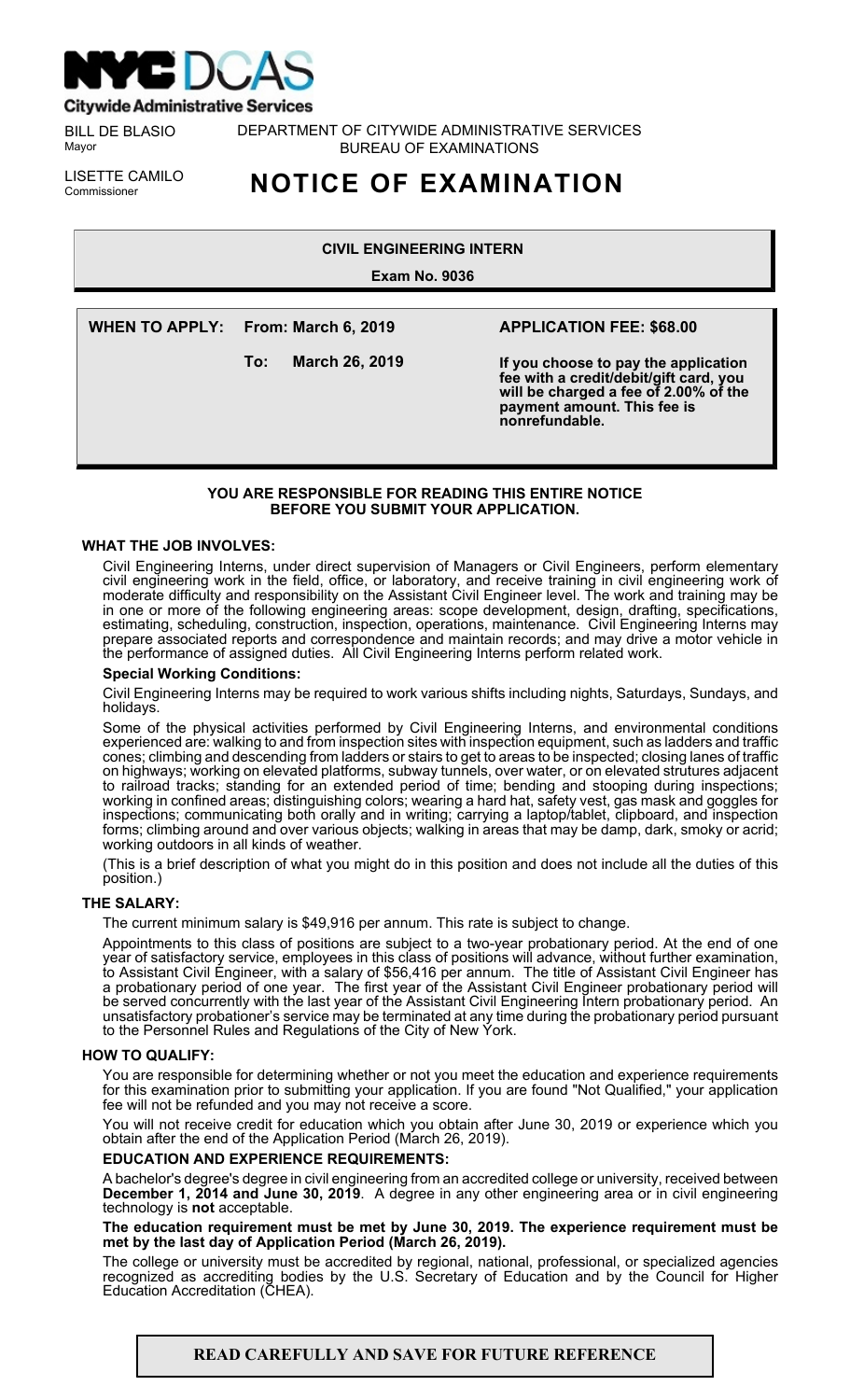#### Exam No. 9036 - Page 2

If you were educated outside the United States, you must have your foreign education evaluated to determine its equivalence to education obtained in the United States. This is required only if you need credit for your foreign education in this examination. For more information see the Foreign Education Evaluation Guide in the Required Information section.

You have until midnight Eastern time on the last day of the Application Period (March 26, 2019) to clearly specify in detail all of your relevant education and experience on your Education and Experience Test and submit it in the Online Application System (OASys). Once you submit your Education and Experience Test in OASys, you will not be permitted to submit new or additional information about your education and/or experience online.

**Residency Requirement:** City residency is not required for this position.

#### **English Requirement:**

You must be able to understand and be understood in English.

#### **Proof of Identity:**

Under the Immigration Reform and Control Act of 1986, you must be able to prove your identity and your right to obtain employment in the United States prior to employment with the City of New York.

#### **HOW TO APPLY:**

If you believe you meet the requirements in the "How to Qualify" section, apply using the Online Application System (OASys) at *www.nyc.gov/examsforjobs*. Follow the onscreen application instructions for electronically submitting your application and payment and completing any required information. A unique and valid email address is required to apply online. Several internet service providers, including but not limited to Google, Yahoo!, AOL, Outlook.com, and Mail.com offer free email addresses. **All new OASys accounts require verification before a candidate can apply to ensure the accuracy of candidate information. Verification is instantaneous for most accounts and you will receive a confirmation email with instruction to activate your account. For any account creation issues, you will receive onscreen prompts to contact DCAS. This review may require up to two (2) business days to be reviewed and resolved. Please keep this information and the application period deadline in mind when creating your account.**

The following methods of payment are acceptable: major credit card, bank card associated with a bank account, or a prepaid debit card with a credit card logo which you may purchase online or at various retail outlets. If you are receiving or participating in certain forms of public assistance/benefits/programs, or are a veteran, you may qualify to have the application fee waived. For more information on eligibility for a fee waiver and documentation requirements visit the Fee Waiver FAQ on the Online Application System at:

#### *https://a856-exams.nyc.gov/OASysWeb/Home/FAQ*

You may come to the DCAS Computer-based Testing & Applications Centers to apply for this examination online and submit a money order payable to DCAS (Exams) or to submit documentation for a fee waiver. The centers will be open Monday through Saturday from 9:00 AM to 5:00 PM:

| <b>Manhattan</b>                                       |                      | <b>Brooklyn</b>                                         |              | <b>Queens</b>                                                  |
|--------------------------------------------------------|----------------------|---------------------------------------------------------|--------------|----------------------------------------------------------------|
| 2 Lafayette Street<br>17th Floor<br>New York, NY 10007 |                      | 210 Joralemon Street<br>4th Floor<br>Brooklyn, NY 11201 |              | 118-35 Queens Boulevard<br>5th Floor<br>Forest Hills, NY 11375 |
|                                                        | <b>Staten Island</b> |                                                         | <b>Bronx</b> |                                                                |
| 135 Canal Street                                       |                      | 1932 Arthur Avenue                                      |              |                                                                |

3rd Floor 2nd Floor Staten Island, NY 10304

**Special Circumstances Guide:** This guide is located on the DCAS website at *www.nyc.gov/html/dcas/downloads/pdf/misc/pdf\_c\_special\_circumstances\_guide.pdf* and available at the DCAS Computer-based Testing & Applications Centers. This guide gives important information about claiming Veterans' or Legacy credit, and notifying DCAS of a change in your mailing address. Follow all instructions on the Special Circumstances Guide that pertain to you when you complete your "Application for Examination."

#### **REQUIRED INFORMATION:**

**1. Application for Examination:** Follow the online instructions, including those relating to the payment of fee and, if applicable, those found in the Special Circumstances Guide.

**2. Education and Experience Test:** Fill out all the required sections displayed onscreen (if applicable). You will have until midnight Eastern time on the last day of the Application Period, March 26, 2019, to clearly specify in detail all of your relevant education and experience on your Education and Experience Test and submit it in the Online Application System (OASys).

**3. Foreign Education Evaluation Guide:** (Required only if you need credit for your foreign education in this examination) If you were educated outside the United States, you must have your foreign education evaluated to determine its equivalence to education obtained in the United States. The services that are approved to make this evaluation are listed on the Foreign Education Evaluation Guide which is located on the DCAS website at *[www.nyc.gov/html/dcas/downloads/pdf/misc/foreigneducation.pdf.](http://www.nyc.gov/html/dcas/downloads/pdf/misc/foreigneducation.pdf.)*

When you contact the evaluation service, ask for a **"course-by-course"** evaluation (which includes a "document-by-document" evaluation) of your foreign education. You must have one of these services submit its evaluation of your foreign education directly to the Department of Citywide Administrative Services no later than eight weeks from June 30, 2019.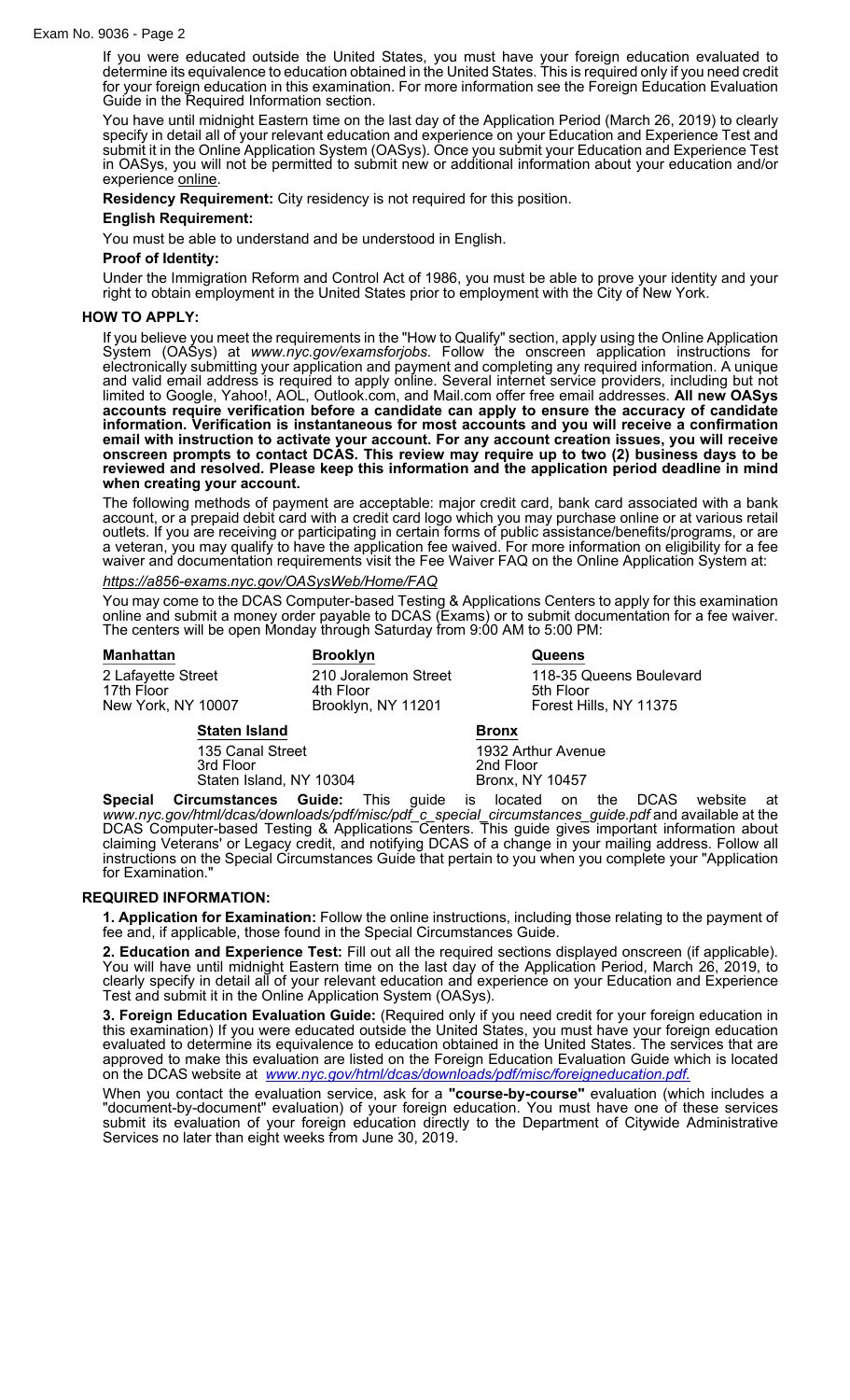## **THE TEST:**

Your score will be determined by an education and experience test. You will recieve a score of 70 points for meeting the education requirement listed above and for having a grade point average ("GPA") of at least 2.00 out of 4.00 or its equivalent transcript average of at least 70%. The education rating will be based on the grades for completed courses through the first semester of the senior year. After this requirement is met, **you will receive additional credit up to a maximum of 100 points** on the following basis:

#### **Degree GPA through the first semester of the Senior Year:**

| <b>Test</b><br>Rating | <b>Transcript GPA</b><br>(based on 4.00) | <b>Transcript GPA</b><br><u>Average, %</u> |
|-----------------------|------------------------------------------|--------------------------------------------|
| 70.0                  | $2.00 - 2.33$                            | $70.0 - 74.9$                              |
| 75.0                  | $2.34 - 2.66$                            | $75.0 - 79.9$                              |
| 80.0                  | $2.67 - 2.99$                            | $80.0 - 84.9$                              |
| 85.0                  | $3.00 - 3.33$                            | $85.0 - 89.9$                              |
| 90.0                  | $3.34 - 3.66$                            | $90.0 - 94.9$                              |
| 95.0                  | $3.67 - 3.99$                            | $95.0 - 99.9$                              |
| 100                   | 4.0                                      | 100                                        |
|                       |                                          |                                            |

The education requirement must be met by June 30, 2019. Your grade point average through the first semester of the senior year must be clearly stated in your Education and Experience Test in the field labeled "Title." If you do not state your grade point average, you will be disqualified for this examination.

#### **Additional Credit for Experience:**

For full-time experience in engineering work, you will receive a maximum of 5 additional points for 6 or more months of experience, up to a total score of 100. If you have any of the engineering work experience on a part-time basis, it will be credited according to the equivalent percent of full time experience.

You must clearly specify in detail all of your relevant education and experience on your Education and Experience Test Paper and submit it by the end of the application period (March 26, 2019).

## **CHANGE OF MAILING ADDRESS, EMAIL ADDRESS, AND/OR TELEPHONE NUMBER:**

It is critical that you promptly notify DCAS of any change to your mailing address, email address and/or phone number. If we do not have your correct mailing address, email address and/or phone number, you will not receive information about your exam(s), consideration for appointment and/or important information that may require a response by a specified deadline. If you need to update your Mailing Address, Email Address, and/or Telephone Number, read below:

- City Employees update this information in NYCAPS Employee Service (ESS) at [www.nyc.gov/ess](http://www.nyc.gov/ess)
- All Others update this information on your Profile page in the Online Application System (OASys) by logging into your OASys account and navigating to your Dashboard, then your Profile tab at [www.nyc.gov/examsforjobs](http://www.nyc.gov/examsforjobs)
- Submit a written request in-person or by mail: DCAS, 1 Centre Street, 14th Floor, New York, NY 10007 or brought in person to the same address Monday through Friday from 9AM to 5PM. Your written request must include your full name, social security number, exam title(s), exam number(s), previous mailing and/or email address, and your new mailing and/or email address

## **CHANGE OF NAME AND/OR SOCIAL SECURITY NUMBER::**

Use the Data Correction Form and follow all instructions for changing your name and/or social security number with DCAS. The following link will provide you with the DCAS Data Correction Form: *https://www1.nyc.gov/assets/dcas/downloads/pdf/employment/dp148a.pdf*.

#### **THE TEST RESULTS:**

If you pass the education and experience test, your name will be placed in final score order on eligible list, you will be given a list number and you will be notified by mail of your test results. The eligible list determines the order by which candidates will be considered for appointment. If you meet all requirements and conditions, you will be considered for appointment if your name is reached on the eligible list. Once a list has been established, it will typically remain active for four years. To learn more about the civil service system go to: *http://www.nyc.gov/html/dcas/html/work/civilservice\_1.shtml*.

#### **ADDITIONAL INFORMATION:**

**Selective Certification for Positions Requiring Driver License:** If you have a motor vehicle Driver License that is valid in the State of New York, you may be considered for appointment to positions requiring this license through a process called Selective Certification. If you qualify for Selective Certification, you may be given preferred consideration for positions requiring this license. If you wish to apply for this Selective Certification, enter **"MVO"** in the Education and Experience Test. Your Driver License will be checked by the appointing agency at the time of appointment. **If you are appointed through this Selective Certification, you must maintain your motor vehicle Driver License for the duration of your employment.**

**Selective Certification for Special Experience:** If you have the experience listed in one or more of the areas listed below, you may be considered for appointment to positions requiring this experience through a process called Selective Certification. If you qualify for Selective Certification, you may be given preferred consideration for positions requiring this experience. Your experience will be checked by the appointing agency at the time of appointment.

- **Municipal Government Experience:** At least six (6) months of satisfactory, full-time experience working within a municipal government in a similar position, which provides services for a city with over 1 million in population. If you wish to apply for this Selective Certification, enter **"MGE"** in the Education and Experience Test.
- **AutoCAD and/or ARCHIBUS Experience:** At least one (1) year of satisfactory, full-time experience using AutoCAD and/or ARCHIBUS. Such experience must not have been part of a formal education program. If you wish to apply for this Selective Certification, enter **"AAE"** in the Education and Experience Test.